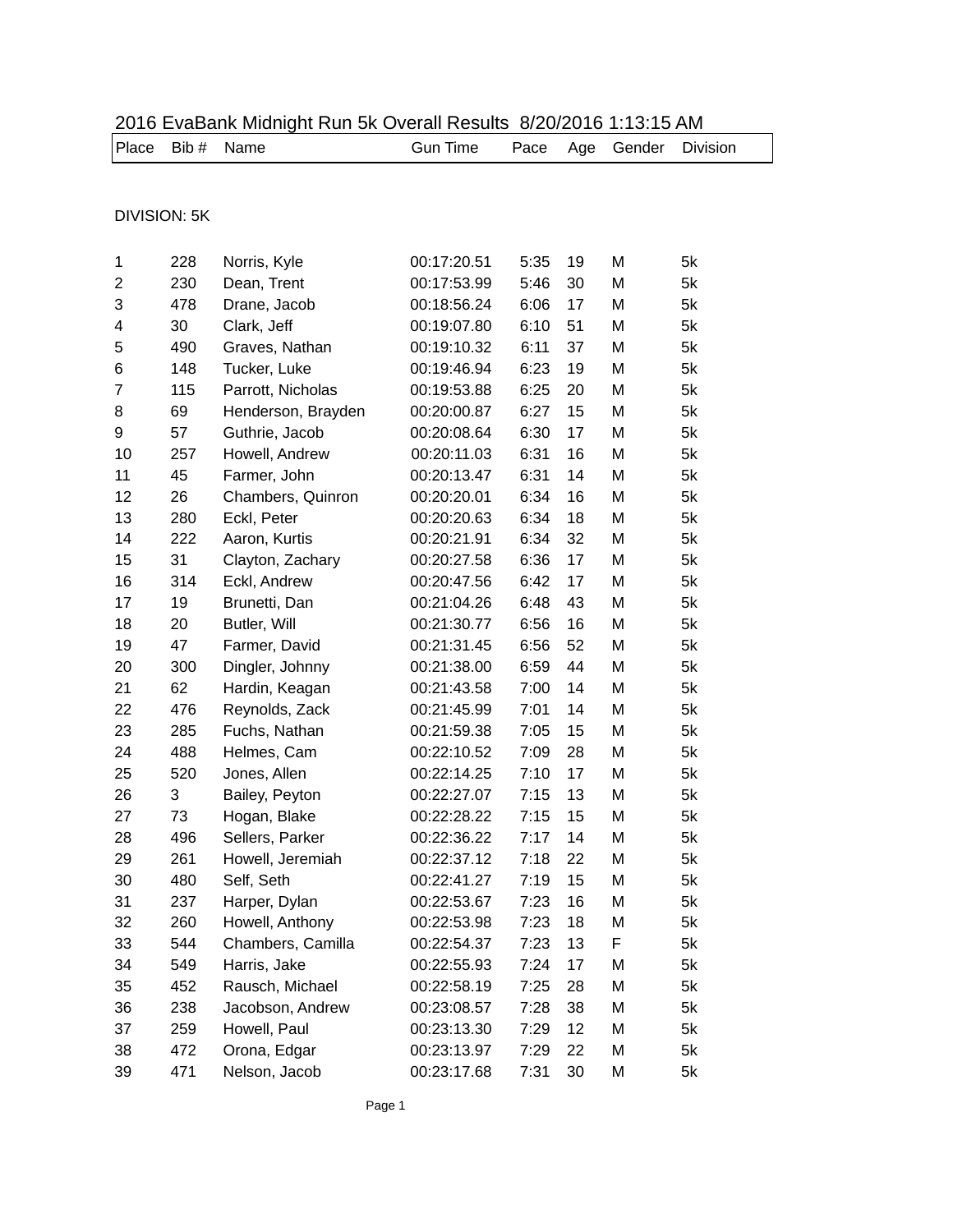|       |       | 2010 LVdDdin Midnight I tan of Ovolan Roodito 0/20/2010 1.10.107 fivi |                 |      |     |        |          |
|-------|-------|-----------------------------------------------------------------------|-----------------|------|-----|--------|----------|
| Place | Bib # | Name                                                                  | <b>Gun Time</b> | Pace | Age | Gender | Division |
| 40    | 6     | Barnett, Shanon                                                       | 00:23:21.26     | 7:32 | 48  | F      | 5k       |
| 41    | 258   | Howell, Peter                                                         | 00:23:23.16     | 7:33 | 14  | M      | 5k       |
| 42    | 131   | Segundo, Oscar                                                        | 00:23:34.63     | 7:36 | 30  | M      | 5k       |
| 43    | 1     | Aderhold, Mark                                                        | 00:23:36.40     | 7:37 | 56  | M      | 5k       |
| 44    | 153   | Warren, Wade                                                          | 00:23:37.73     | 7:37 | 52  | M      | 5k       |
| 45    | 236   | Mast, Joe                                                             | 00:23:38.62     | 7:37 | 28  | M      | 5k       |
| 46    | 241   | Calvert, Jeff                                                         | 00:23:39.21     | 7:38 | 54  | M      | 5k       |
| 47    | 225   | Riddle, Austin                                                        | 00:23:56.73     | 7:43 | 14  | M      | 5k       |
| 48    | 493   | Putman, Christopher                                                   | 00:24:03.08     | 7:45 | 12  | M      | 5k       |
| 49    | 159   | Wood, Alex                                                            | 00:24:05.61     | 7:46 | 15  | M      | 5k       |
| 50    | 114   | Parker, Tom                                                           | 00:24:05.75     | 7:46 | 15  | M      | 5k       |
| 51    | 287   | Lee, Chris                                                            | 00:24:06.14     | 7:46 | 36  | M      | 5k       |
| 52    | 521   | Keller, Kris                                                          | 00:24:09.02     | 7:47 | 21  | M      | 5k       |
| 53    | 459   | Jorgensen, Ty                                                         | 00:24:12.24     | 7:48 | 14  | M      | 5k       |
| 54    | 265   | Vandiver, Jerry                                                       | 00:24:20.39     | 7:51 | 47  | M      | 5k       |
| 55    | 113   | Parker, Will                                                          | 00:24:23.90     | 7:52 | 15  | M      | 5k       |
| 56    | 8     | Basch, Trent                                                          | 00:24:28.42     | 7:54 | 24  | M      | 5k       |
| 57    | 485   | Haynes, Melanie                                                       | 00:24:37.80     | 7:56 | 37  | F      | 5k       |
| 58    | 37    | Crawford, Kristina                                                    | 00:24:39.21     | 7:57 | 35  | F      | 5k       |
| 59    | 516   | Crocker, Champ                                                        | 00:24:41.71     | 7:58 | 40  | M      | 5k       |
| 60    | 98    | McDonald, Alex                                                        | 00:24:45.68     | 7:59 | 16  | F      | 5k       |
| 61    | 53    | Gardner, Emma                                                         | 00:24:54.84     | 8:02 | 14  | F      | 5k       |
| 62    | 536   | Chambers, Rodney                                                      | 00:24:59.36     | 8:04 | 48  | M      | 5k       |
| 63    | 72    | Hogan, Brett                                                          | 00:25:00.07     | 8:04 | 17  | M      | 5k       |
| 64    | 136   | Smith, Courtney                                                       | 00:25:00.67     | 8:04 | 25  | F      | 5k       |
| 65    | 242   | McGee, Jack                                                           | 00:25:10.07     | 8:07 | 51  | M      | 5k       |
| 66    | 304   | Henderson, F Todd                                                     | 00:25:10.46     | 8:07 | 51  | M      | 5k       |
| 67    | 597   | Colby, Erica                                                          | 00:25:20.95     | 8:10 | 39  | F      | 5k       |
| 68    | 65    | Harrison, Preston                                                     | 00:25:23.33     | 8:11 | 17  | M      | 5k       |
| 69    | 500   | Posey, Austin                                                         | 00:25:27.53     | 8:13 | 20  | M      | 5k       |
| 70    | 507   | Lewis, Eddie                                                          | 00:25:29.26     | 8:13 | 66  | M      | 5k       |
| 71    | 254   | Smith, Tamra                                                          | 00:25:40.82     | 8:17 | 56  | F      | 5k       |
| 72    | 25    | Chambers, Kennedy                                                     | 00:25:46.28     | 8:19 | 15  | F      | 5k       |
| 73    | 546   | Lake, Steve                                                           | 00:25:49.23     | 8:20 | 53  | M      | 5k       |
| 74    | 486   | Haynes, Megan                                                         | 00:25:57.86     | 8:22 | 14  | F      | 5k       |
| 75    | 548   | Walker, Landen                                                        | 00:26:05.93     | 8:25 | 18  | M      | 5k       |
| 76    | 270   | Johnson, Randy                                                        | 00:26:08.20     | 8:26 | 40  | M      | 5k       |
| 77    | 215   | Edmondson, Kevin                                                      | 00:26:09.84     | 8:26 | 29  | M      | 5k       |
| 78    | 216   | Edmondson, Matthew                                                    | 00:26:15.65     | 8:28 | 24  | M      | 5k       |
| 79    | 542   | Wood, Blake                                                           | 00:26:16.61     | 8:28 | 19  | M      | 5k       |
| 80    | 160   | Wood, Macia                                                           | 00:26:27.92     | 8:32 | 56  | F      | 5k       |
| 81    | 81    | Lambert, Kelly                                                        | 00:26:46.52     | 8:38 | 44  | F      | 5k       |
| 82    | 462   | Vest, Jonathan                                                        | 00:26:47.04     | 8:38 | 30  | M      | 5k       |

2016 EvaBank Midnight Run 5k Overall Results 8/20/2016 1:13:15 AM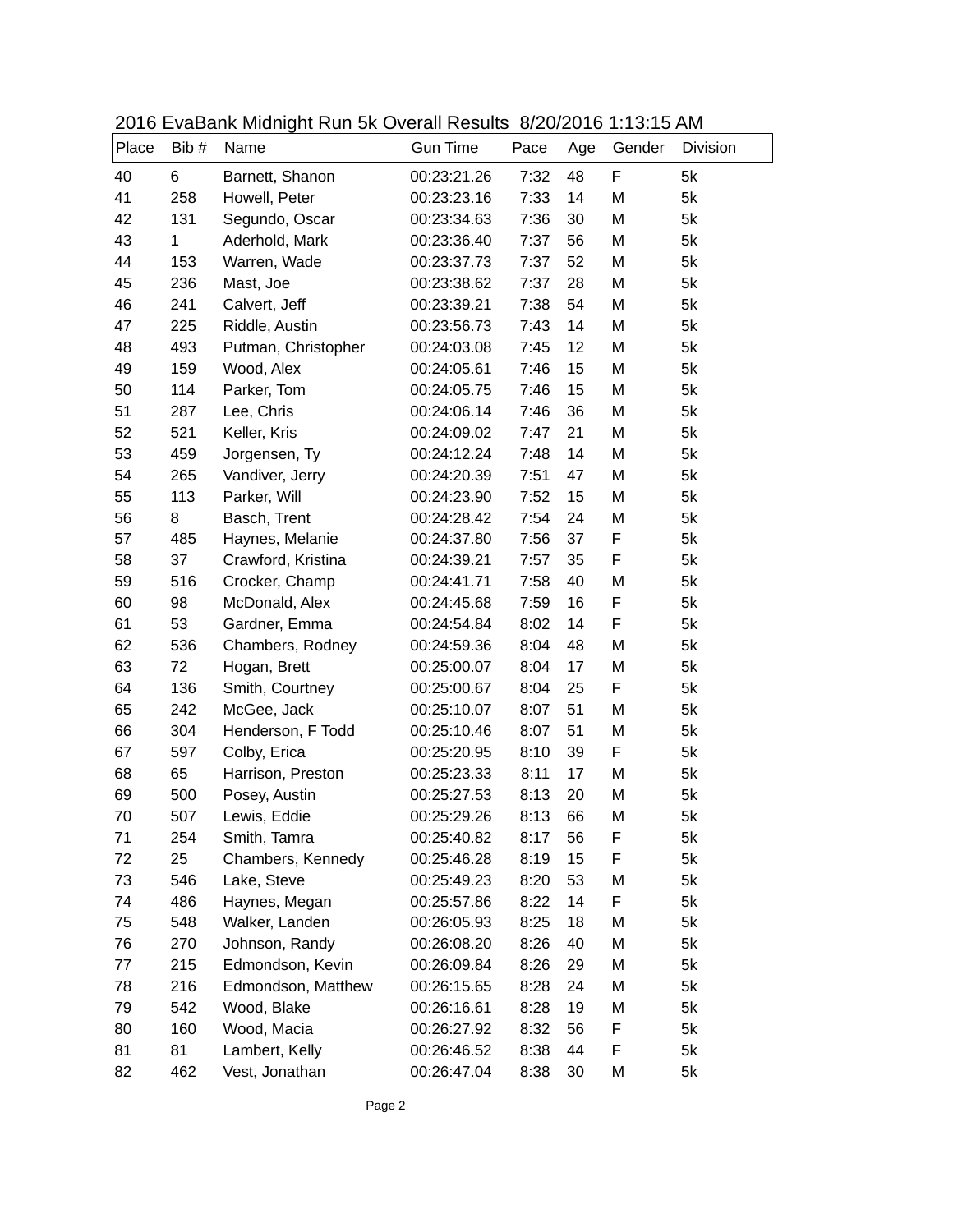|       |      | 2010 LVdDdin Midnight I tan of Ovolan Roodito 0/20/2010 1.10.107 fivi |                 |      |     |             |          |
|-------|------|-----------------------------------------------------------------------|-----------------|------|-----|-------------|----------|
| Place | Bib# | Name                                                                  | <b>Gun Time</b> | Pace | Age | Gender      | Division |
| 83    | 166  | Mcnutt, Eli                                                           | 00:26:57.54     | 8:42 | 10  | M           | 5k       |
| 84    | 75   | Howard, Mitchel                                                       | 00:27:06.90     | 8:45 | 34  | M           | 5k       |
| 85    | 161  | Yancy, Rusty                                                          | 00:27:17.87     | 8:48 | 17  | M           | 5k       |
| 86    | 63   | Harper, Alyssa                                                        | 00:27:18.71     | 8:48 | 14  | F           | 5k       |
| 87    | 138  | Smith, Leah                                                           | 00:27:19.90     | 8:49 | 16  | F           | 5k       |
| 88    | 165  | McNutt, Janie                                                         | 00:27:28.15     | 8:52 | 38  | $\mathsf F$ | 5k       |
| 89    | 454  | Tankersley, Lysle                                                     | 00:27:29.24     | 8:52 | 32  | M           | 5k       |
| 90    | 191  | Feldner, Nick                                                         | 00:27:29.37     | 8:52 | 35  | M           | 5k       |
| 91    | 207  | Lowry, Terry                                                          | 00:27:35.33     | 8:54 | 67  | M           | 5k       |
| 92    | 4    | Ball, Drew                                                            | 00:27:44.03     | 8:57 | 13  | M           | 5k       |
| 93    | 182  | Young, Celesta                                                        | 00:27:46.82     | 8:57 | 36  | F           | 5k       |
| 94    | 188  | Hillis, Don                                                           | 00:27:52.00     | 8:59 | 59  | M           | 5k       |
| 95    | 494  | Huddleston, Charlie                                                   | 00:27:53.91     | 8:59 | 13  | M           | 5k       |
| 96    | 14   | Bright, Carla                                                         | 00:27:54.96     | 9:00 | 36  | F           | 5k       |
| 97    | 170  | Rusk, Hunter                                                          | 00:27:56.47     | 9:01 | 19  | M           | 5k       |
| 98    | 541  | Selsvile, Daniel                                                      | 00:27:58.75     | 9:01 | 18  | M           | 5k       |
| 99    | 543  | Henderson, Noah                                                       | 00:27:59.15     | 9:02 | 19  | F           | 5k       |
| 100   | 487  | Warren, Maggie                                                        | 00:27:59.79     | 9:02 | 23  | F           | 5k       |
| 101   | 86   | Lee, Zach                                                             | 00:28:12.21     | 9:06 | 34  | M           | 5k       |
| 102   | 33   | Collicott, Elizabeth                                                  | 00:28:15.18     | 9:07 | 47  | F           | 5k       |
| 103   | 87   | Lejarazo, Arburo                                                      | 00:28:24.55     | 9:10 | 23  | M           | 5k       |
| 104   | 195  | Smith, Gary                                                           | 00:28:41.06     | 9:15 | 57  | M           | 5k       |
| 105   | 492  | Stallings, Taylor                                                     | 00:28:52.08     | 9:19 | 15  | F           | 5k       |
| 106   | 162  | Yearwood, Carlene                                                     | 00:28:55.63     | 9:20 | 29  | F           | 5k       |
| 107   | 596  | Posey, Paige                                                          | 00:29:10.43     | 9:25 | 17  | F           | 5k       |
| 108   | 218  | Hagan, Candace                                                        | 00:29:12.02     | 9:25 | 25  | M           | 5k       |
| 109   | 455  | Condo, Isabella                                                       | 00:29:13.60     | 9:25 | 19  | F           | 5k       |
| 110   | 453  | Cross, Christopher                                                    | 00:29:18.61     | 9:27 | 43  | M           | 5k       |
| 111   | 140  | Steward, Felecia                                                      | 00:29:20.73     | 9:28 | 30  | F           | 5k       |
| 112   | 177  | Keeney, Michelle                                                      | 00:29:26.88     | 9:30 | 31  | F           | 5k       |
| 113   | 52   | Frost, Cody                                                           | 00:29:27.20     | 9:30 | 21  | M           | 5k       |
| 114   | 224  | Galloway, Karla                                                       | 00:29:36.82     | 9:33 | 27  | F           | 5k       |
| 115   | 509  | McNeel, Cort                                                          | 00:29:36.97     | 9:33 | 12  | M           | 5k       |
| 116   | 212  | Gable, Kayla                                                          | 00:29:37.39     | 9:33 | 27  | F           | 5k       |
| 117   | 275  | Roberts, Rachel                                                       | 00:29:37.92     | 9:33 | 34  | F           | 5k       |
| 118   | 510  | Johnson, Luke                                                         | 00:29:38.72     | 9:34 | 11  | M           | 5k       |
| 119   | 18   | Brown, Kelli                                                          | 00:29:59.94     | 9:40 | 26  | F           | 5k       |
| 120   | 315  | McSwain, Ava Jane                                                     | 00:30:01.38     | 9:41 | 9   | F           | 5k       |
| 121   | 464  | LaGanke, Clark                                                        | 00:30:03.60     | 9:42 | 10  | M           | 5k       |
| 122   | 183  | McCaw, Zachary                                                        | 00:30:11.98     | 9:44 | 12  | M           | 5k       |
| 123   | 538  | Jones, Mike                                                           | 00:30:14.69     | 9:45 | 45  | M           | 5k       |
| 124   | 276  | Beavers, Tacia                                                        | 00:30:18.64     | 9:46 | 19  | F           | 5k       |
| 125   | 202  | Hubinger, Katie                                                       | 00:30:21.56     | 9:47 | 27  | F           | 5k       |

2016 EvaBank Midnight Run 5k Overall Results 8/20/2016 1:13:16 AM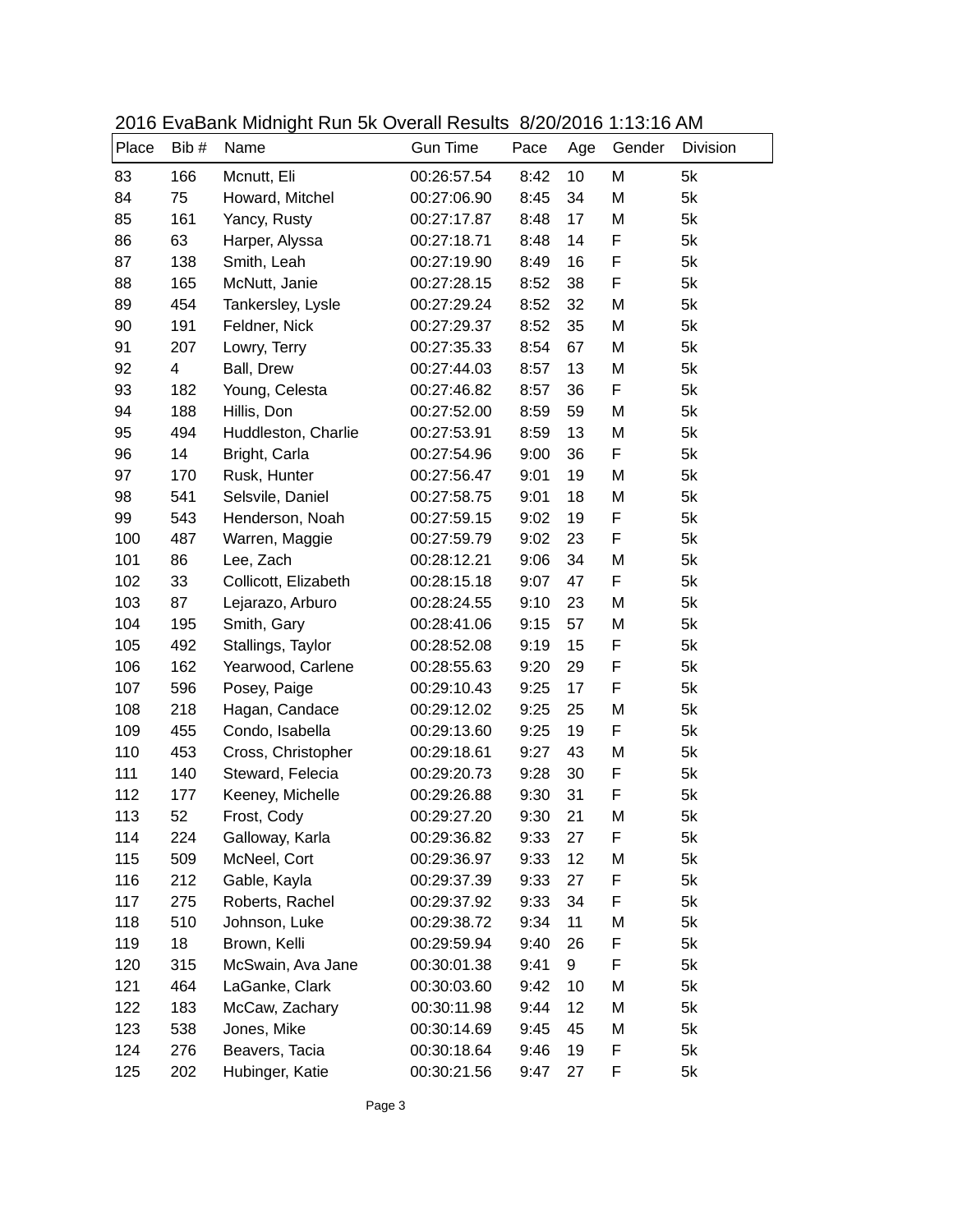|       |                | 2010 LVdDdin Midnight I tan of Ovolan Roodito 0/20/2010 1.10.11 / thi |                 |       |     |        |          |
|-------|----------------|-----------------------------------------------------------------------|-----------------|-------|-----|--------|----------|
| Place | Bib #          | Name                                                                  | <b>Gun Time</b> | Pace  | Age | Gender | Division |
| 126   | 243            | Tucker, Kristina                                                      | 00:30:23.31     | 9:48  | 24  | F      | 5k       |
| 127   | 479            | Butler, Korey                                                         | 00:30:26.51     | 9:49  | 16  | F      | 5k       |
| 128   | 313            | Howell, Bernadette                                                    | 00:30:27.17     | 9:49  | 20  | F      | 5k       |
| 129   | 213            | Harper, Gary                                                          | 00:30:32.94     | 9:51  | 49  | M      | 5k       |
| 130   | 456            | Speegle, Matthew                                                      | 00:30:34.86     | 9:52  | 27  | M      | 5k       |
| 131   | $\overline{7}$ | Basch, Katie                                                          | 00:30:37.21     | 9:53  | 24  | F      | 5k       |
| 132   | 495            | Kusz, Abigail                                                         | 00:30:38.31     | 9:53  | 12  | F      | 5k       |
| 133   | 171            | Elrod, Kim                                                            | 00:30:42.94     | 9:54  | 35  | F      | 5k       |
| 134   | 214            | Harper, Matthew                                                       | 00:31:02.08     | 10:01 | 10  | M      | 5k       |
| 135   | 288            | Chaney, Eli                                                           | 00:31:16.59     | 10:05 | 11  | M      | 5k       |
| 136   | 529            | Durlein, Max                                                          | 00:31:20.99     | 10:06 | 12  | M      | 5k       |
| 137   | 298            | Allen, Lisa                                                           | 00:31:22.30     | 10:07 | 54  | F      | 5k       |
| 138   | 88             | Lindsey, Andrick                                                      | 00:31:26.61     | 10:08 | 14  | M      | 5k       |
| 139   | 12             | Borom, Nate                                                           | 00:31:26.62     | 10:08 | 10  | M      | 5k       |
| 140   | 13             | Brazelton, Brett                                                      | 00:31:29.02     | 10:09 | 41  | M      | 5k       |
| 141   | 460            | Lindsey, Alexus                                                       | 00:31:29.02     | 10:09 | 18  | F      | 5k       |
| 142   | 252            | Joseph, Sherrill                                                      | 00:31:30.44     | 10:10 | 51  | M      | 5k       |
| 143   | 21             | Butler, Cody                                                          | 00:31:32.63     | 10:10 | 12  | M      | 5k       |
| 144   | 253            | Barbee, Cydney                                                        | 00:31:32.71     | 10:10 | 13  | F      | 5k       |
| 145   | 506            | Funderburg, Savannah                                                  | 00:31:36.50     | 10:12 | 27  | F      | 5k       |
| 146   | 227            | borden, taylor                                                        | 00:31:38.44     | 10:12 | 12  | M      | 5k       |
| 147   | 540            | Smith, Lilly                                                          | 00:31:39.91     | 10:13 | 18  | F      | 5k       |
| 148   | 226            | <b>BORDEN, CHRIS</b>                                                  | 00:31:41.27     | 10:13 | 41  | M      | 5k       |
| 149   | 498            | Frnka, Madison                                                        | 00:31:42.71     | 10:14 | 12  | F      | 5k       |
| 150   | 77             | Jacobs, Andrea                                                        | 00:31:48.07     | 10:15 | 26  | F      | 5k       |
| 151   | 284            | Fuchs, Angela                                                         | 00:31:48.78     | 10:15 | 17  | F      | 5k       |
| 152   | 282            | Terrell, BrandonTheLion                                               | 00:31:56.07     | 10:18 | 24  | M      | 5k       |
| 153   | 469            | Moore, Eli                                                            | 00:32:01.87     | 10:20 | 14  | M      | 5k       |
| 154   | 48             | Farmer, Dawn                                                          | 00:32:02.85     | 10:20 | 51  | F      | 5k       |
| 155   | 235            | Batton, Sarah                                                         | 00:32:07.06     | 10:22 | 24  | F      | 5k       |
| 156   | 264            | Vandiver, Crystal                                                     | 00:32:08.00     | 10:22 | 22  | F      | 5k       |
| 157   | 539            | Orona, Vanessa                                                        | 00:32:11.74     | 10:23 | 17  | F      | 5k       |
| 158   | 517            | Robinson, Molly                                                       | 00:32:11.85     | 10:23 | 19  | F      | 5k       |
| 159   | 234            | Bennett, Jeffery                                                      | 00:32:12.42     | 10:23 | 32  | M      | 5k       |
| 160   | 491            | Lynn, Shelby                                                          | 00:32:21.40     | 10:26 | 17  | F      | 5k       |
| 161   | 474            | Reid, Savanah                                                         | 00:32:21.51     | 10:26 | 17  | F      | 5k       |
| 162   | 119            | Pruitt, Kristen                                                       | 00:32:26.94     | 10:28 | 34  | F      | 5k       |
| 163   | 147            | Truex, Dale                                                           | 00:32:26.95     | 10:28 | 68  | M      | 5k       |
| 164   | 530            | Moore, Tim                                                            | 00:32:48.32     | 10:35 | 45  | M      | 5k       |
| 165   | 518            | Robinson, Jeb                                                         | 00:32:51.74     | 10:36 | 14  | M      | 5k       |
| 166   | 203            | Gammon, Brandy                                                        | 00:32:56.89     | 10:37 | 42  | F      | 5k       |
| 167   | 481            | Kusz, Anna Marie                                                      | 00:32:58.72     | 10:38 | 15  | F      | 5k       |
| 168   | 120            | Purdy, Amber                                                          | 00:33:01.90     | 10:39 | 25  | F      | 5k       |

2016 EvaBank Midnight Run 5k Overall Results 8/20/2016 1:13:17 AM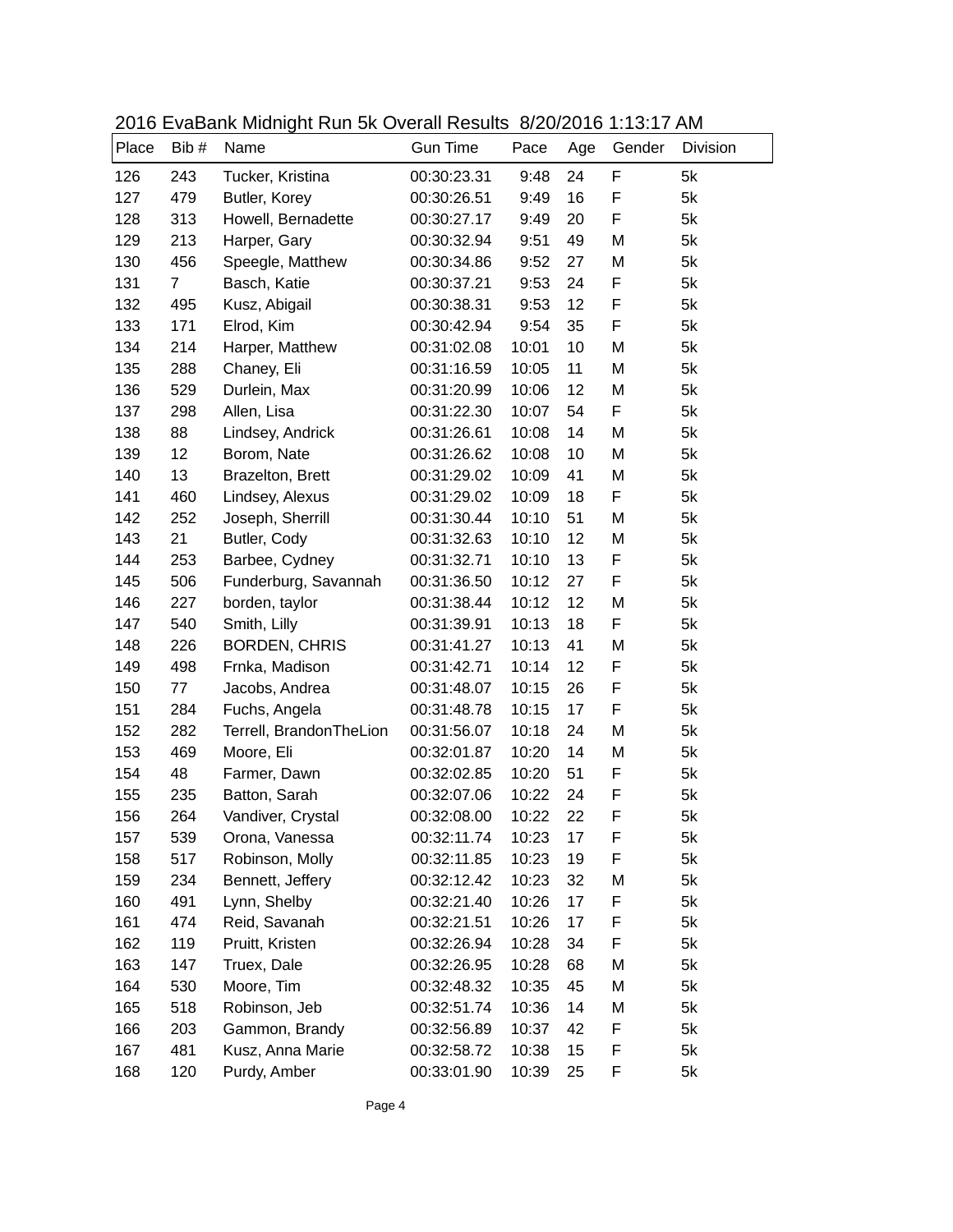|       |       | $2010$ Lydbarn, midnight right of Ovolan riodallo $0/20/2010$ 1.10.107 am |                 |       |     |        |          |
|-------|-------|---------------------------------------------------------------------------|-----------------|-------|-----|--------|----------|
| Place | Bib # | Name                                                                      | <b>Gun Time</b> | Pace  | Age | Gender | Division |
| 169   | 503   | Robledo, Berenice                                                         | 00:33:02.54     | 10:39 | 27  | F      | 5k       |
| 170   | 38    | Davis, Cassie                                                             | 00:33:03.17     | 10:40 | 9   | F      | 5k       |
| 171   | 85    | Lee, Valerie                                                              | 00:33:04.38     | 10:40 | 13  | F      | 5k       |
| 172   | 511   | Howse, Justin                                                             | 00:33:09.84     | 10:42 | 31  | M      | 5k       |
| 173   | 451   | Baker, Tammy                                                              | 00:33:10.66     | 10:42 | 52  | F      | 5k       |
| 174   | 307   | Myers, Kamron                                                             | 00:33:13.69     | 10:43 | 9   | M      | 5k       |
| 175   | 11    | Boren, Leslie                                                             | 00:33:14.29     | 10:43 | 13  | F      | 5k       |
| 176   | 34    | Cornelius, Ron                                                            | 00:33:20.64     | 10:45 | 54  | M      | 5k       |
| 177   | 233   | Parker, Emma                                                              | 00:33:20.75     | 10:45 | 13  | F      | 5k       |
| 178   | 305   | Myers, Jami                                                               | 00:34:00.86     | 10:58 | 32  | F      | 5k       |
| 179   | 255   | Mullins, Holly                                                            | 00:34:06.93     | 11:00 | 37  | F      | 5k       |
| 180   | 482   | Edge, Jordan                                                              | 00:34:11.90     | 11:02 | 13  | M      | 5k       |
| 181   | 519   | Robinson, Lynn                                                            | 00:34:12.48     | 11:02 | 45  | F      | 5k       |
| 182   | 64    | Harper, Cindy                                                             | 00:34:17.20     | 11:04 | 47  | F      | 5k       |
| 183   | 467   | Rodgers, Jessica                                                          | 00:34:38.42     | 11:10 | 31  | F      | 5k       |
| 184   | 219   | Marcella, Samantha                                                        | 00:34:40.62     | 11:11 | 27  | F      | 5k       |
| 185   | 144   | Sweatmon, Acacia                                                          | 00:34:41.75     | 11:11 | 11  | F      | 5k       |
| 186   | 127   | Salas, Alysa                                                              | 00:34:46.68     | 11:13 | 17  | F      | 5k       |
| 187   | 547   | Robinson, Kevin                                                           | 00:34:51.82     | 11:15 | 45  | M      | 5k       |
| 188   | 309   | Robinson, Amber                                                           | 00:34:57.44     | 11:16 | 35  | F      | 5k       |
| 189   | 268   | Griffin, Morgan                                                           | 00:34:59.80     | 11:17 | 16  | F      | 5k       |
| 190   | 289   | Littrell, Lucy                                                            | 00:35:00.29     | 11:17 | 25  | F      | 5k       |
| 191   | 256   | Howell, Mary                                                              | 00:35:01.33     | 11:18 | 30  | F      | 5k       |
| 192   | 205   | Eckhoff, Belinda                                                          | 00:35:02.62     | 11:18 | 35  | F      | 5k       |
| 193   | 206   | Hodge, Chelsea                                                            | 00:35:03.28     | 11:18 | 25  | F      | 5k       |
| 194   | 193   | Boatright, Tina                                                           | 00:35:08.68     | 11:20 | 49  | F      | 5k       |
| 195   | 246   | Hames, Shelly                                                             | 00:35:12.29     | 11:21 | 34  | F      | 5k       |
| 196   | 247   | Hames, Matthew                                                            | 00:35:14.32     | 11:22 | 35  | M      | 5k       |
| 197   | 262   | suh, brandi                                                               | 00:35:14.43     | 11:22 | 28  | F      | 5k       |
| 198   | 56    | Green, Sierra                                                             | 00:35:14.43     | 11:22 | 28  | F      | 5k       |
| 199   | 60    | Ham, Maddi                                                                | 00:36:03.09     | 11:38 | 11  | F      | 5k       |
| 200   | 497   | Huddleston, Austin                                                        | 00:36:05.21     | 11:38 | 11  | M      | 5k       |
| 201   | 273   | Horton, Kohl                                                              | 00:36:05.22     | 11:38 | 8   | М      | 5k       |
| 202   | 80    | Kunze, Brady                                                              | 00:36:24.71     | 11:45 | 13  | M      | 5k       |
| 203   | 24    | Carpenter, Kelena                                                         | 00:36:31.73     | 11:47 | 13  | F      | 5k       |
| 204   | 61    | Ham, Melindy                                                              | 00:37:03.15     | 11:57 | 37  | F      | 5k       |
| 205   | 537   | Adkins, Rachel                                                            | 00:37:11.71     | 11:59 | 17  | F      | 5k       |
| 206   | 217   | Fuller, Foy                                                               | 00:37:25.31     | 12:04 | 25  | M      | 5k       |
| 207   | 124   | Richards, Melanie                                                         | 00:37:27.88     | 12:05 | 44  | F      | 5k       |
| 208   | 461   | Richards, Ross                                                            | 00:37:29.04     | 12:05 | 45  | M      | 5k       |
| 209   | 277   | Heaton, Tess                                                              | 00:37:31.71     | 12:06 | 13  | F      | 5k       |
| 210   | 172   | Friedrich, Shelly                                                         | 00:37:31.72     | 12:06 | 38  | F      | 5k       |
| 211   | 201   | Landreth, Katie                                                           | 00:37:32.44     | 12:06 | 13  | F      | 5k       |

2016 EvaBank Midnight Run 5k Overall Results 8/20/2016 1:13:18 AM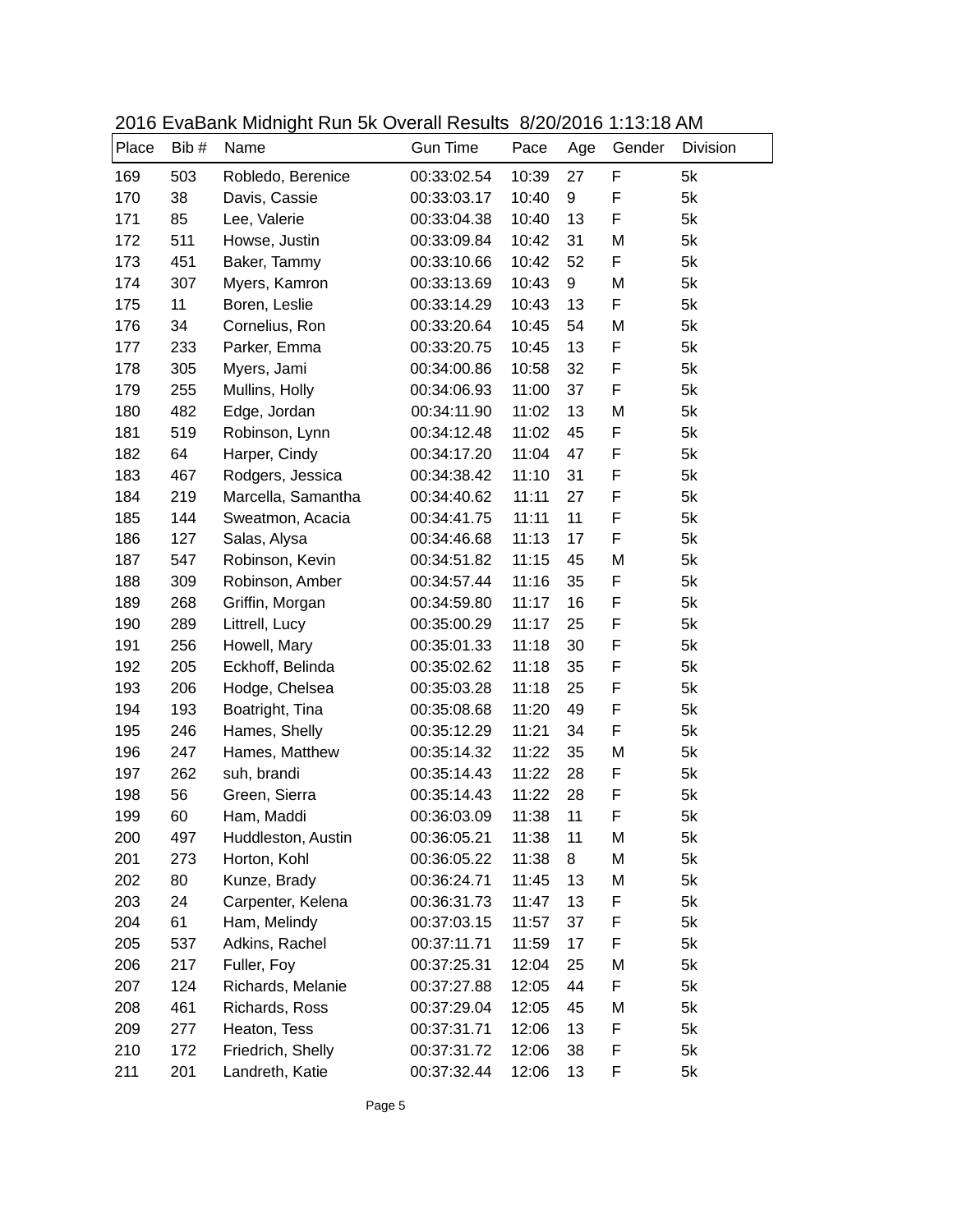|       |       | 2010 LVdDdin Midnight I tan of Ovolan Roodito 0/20/2010 1.10.107 fivi |                 |       |     |        |          |
|-------|-------|-----------------------------------------------------------------------|-----------------|-------|-----|--------|----------|
| Place | Bib # | Name                                                                  | <b>Gun Time</b> | Pace  | Age | Gender | Division |
| 212   | 279   | Eckl, Maria                                                           | 00:37:43.54     | 12:10 | 57  | F      | 5k       |
| 213   | 532   | Duskin, Sam                                                           | 00:37:50.29     | 12:12 | 11  | M      | 5k       |
| 214   | 297   | Skelton, Heather                                                      | 00:37:52.33     | 12:13 | 12  | F      | 5k       |
| 215   | 295   | Skelton, Tina                                                         | 00:37:53.81     | 12:13 | 46  | F      | 5k       |
| 216   | 296   | Skelton, Larry                                                        | 00:37:53.84     | 12:13 | 48  | M      | 5k       |
| 217   | 43    | Dueland, Kathryn                                                      | 00:37:58.64     | 12:15 | 11  | F      | 5k       |
| 218   | 211   | Stricklin, Hannah                                                     | 00:38:00.39     | 12:15 | 16  | F      | 5k       |
| 219   | 512   | Patterson, Reese                                                      | 00:38:02.41     | 12:16 | 10  | F      | 5k       |
| 220   | 513   | Mauldin, Ellie                                                        | 00:38:02.89     | 12:16 | 10  | F      | 5k       |
| 221   | 525   | Bentley, Harrison                                                     | 00:38:03.94     | 12:16 | 8   | M      | 5k       |
| 222   | 167   | Durden, Lee                                                           | 00:38:04.76     | 12:17 | 37  | M      | 5k       |
| 223   | 501   | Looney, Rodney                                                        | 00:38:17.87     | 12:21 | 50  | M      | 5k       |
| 224   | 189   | Looney, Teresa                                                        | 00:38:17.87     | 12:21 | 47  | M      | 5k       |
| 225   | 531   | Maddox, Brad                                                          | 00:38:18.44     | 12:21 | 27  | M      | 5k       |
| 226   | 545   | Campbell, Mallory                                                     | 00:38:21.01     | 12:22 | 14  | F      | 5k       |
| 227   | 299   | Singleton, Nicole                                                     | 00:38:28.01     | 12:25 | 26  | F      | 5k       |
| 228   | 283   | Wood, Jenna                                                           | 00:38:31.64     | 12:25 | 32  | F      | 5k       |
| 229   | 526   | Maddox, McKenzie                                                      | 00:38:32.71     | 12:26 | 21  | F      | 5k       |
| 230   | 266   | Street, Brandi                                                        | 00:38:40.65     | 12:28 | 34  | F      | 5k       |
| 231   | 157   | Widener, Matt                                                         | 00:38:47.10     | 12:31 | 30  | M      | 5k       |
| 232   | 84    | Laminack, Nathasha                                                    | 00:38:52.68     | 12:32 | 44  | F      | 5k       |
| 233   | 470   | Collier, Judy                                                         | 00:38:54.67     | 12:33 | 60  | F      | 5k       |
| 234   | 231   | Parker, Jenny                                                         | 00:38:56.07     | 12:34 | 51  | F      | 5k       |
| 235   | 232   | Parker, Sumi                                                          | 00:38:56.37     | 12:34 | 38  | F      | 5k       |
| 236   | 209   | Trimble, Robert                                                       | 00:38:57.61     | 12:34 | 30  | M      | 5k       |
| 237   | 36    | Crane, Arden                                                          | 00:39:04.52     | 12:36 | 11  | M      | 5k       |
| 238   | 141   | Starnes, Collin                                                       | 00:39:05.31     | 12:36 | 12  | M      | 5k       |
| 239   | 107   | Mosley, Nick                                                          | 00:39:10.58     | 12:38 | 12  | M      | 5k       |
| 240   | 199   | Cornelius, Hannah                                                     | 00:39:15.91     | 12:40 | 21  | F      | 5k       |
| 241   | 198   | Cornelius, Gary                                                       | 00:39:16.59     | 12:40 | 54  | M      | 5k       |
| 242   | 290   | NUSS, JOEL                                                            | 00:39:17.25     | 12:40 | 43  | M      | 5k       |
| 243   | 291   | NUSS, DIANE                                                           | 00:39:17.25     | 12:40 | 42  | F      | 5k       |
| 244   | 22    | Caffey, Natalie                                                       | 00:39:26.24     | 12:43 | 32  | F      | 5k       |
| 245   | 248   | Hales, Beth                                                           | 00:39:32.72     | 12:45 | 46  | F      | 5k       |
| 246   | 249   | Allbright, Darrell                                                    | 00:39:32.82     | 12:45 | 50  | M      | 5k       |
| 247   | 286   | Bailey, Philip                                                        | 00:39:47.99     | 12:50 | 39  | M      | 5k       |
| 248   | 466   | Bentley, Austin                                                       | 00:39:48.10     | 12:50 | 20  | M      | 5k       |
| 249   | 292   | Rausch, Amber                                                         | 00:39:59.04     | 12:54 | 27  | F      | 5k       |
| 250   | 269   | Johnson, Wendi                                                        | 00:40:01.13     | 12:55 | 37  | F      | 5k       |
| 251   | 186   | Lott, Cristie                                                         | 00:40:16.49     | 12:59 | 33  | F      | 5k       |
| 252   | 499   | Drane, Kloe                                                           | 00:40:17.63     | 12:59 | 12  | F      | 5k       |
| 253   | 475   | Knedlik, Caleb                                                        | 00:40:21.03     | 13:01 | 14  | M      | 5k       |
| 254   | 54    | Gardner, Marrie                                                       | 00:40:36.31     | 13:06 | 43  | F      | 5k       |

2016 EvaBank Midnight Run 5k Overall Results 8/20/2016 1:13:19 AM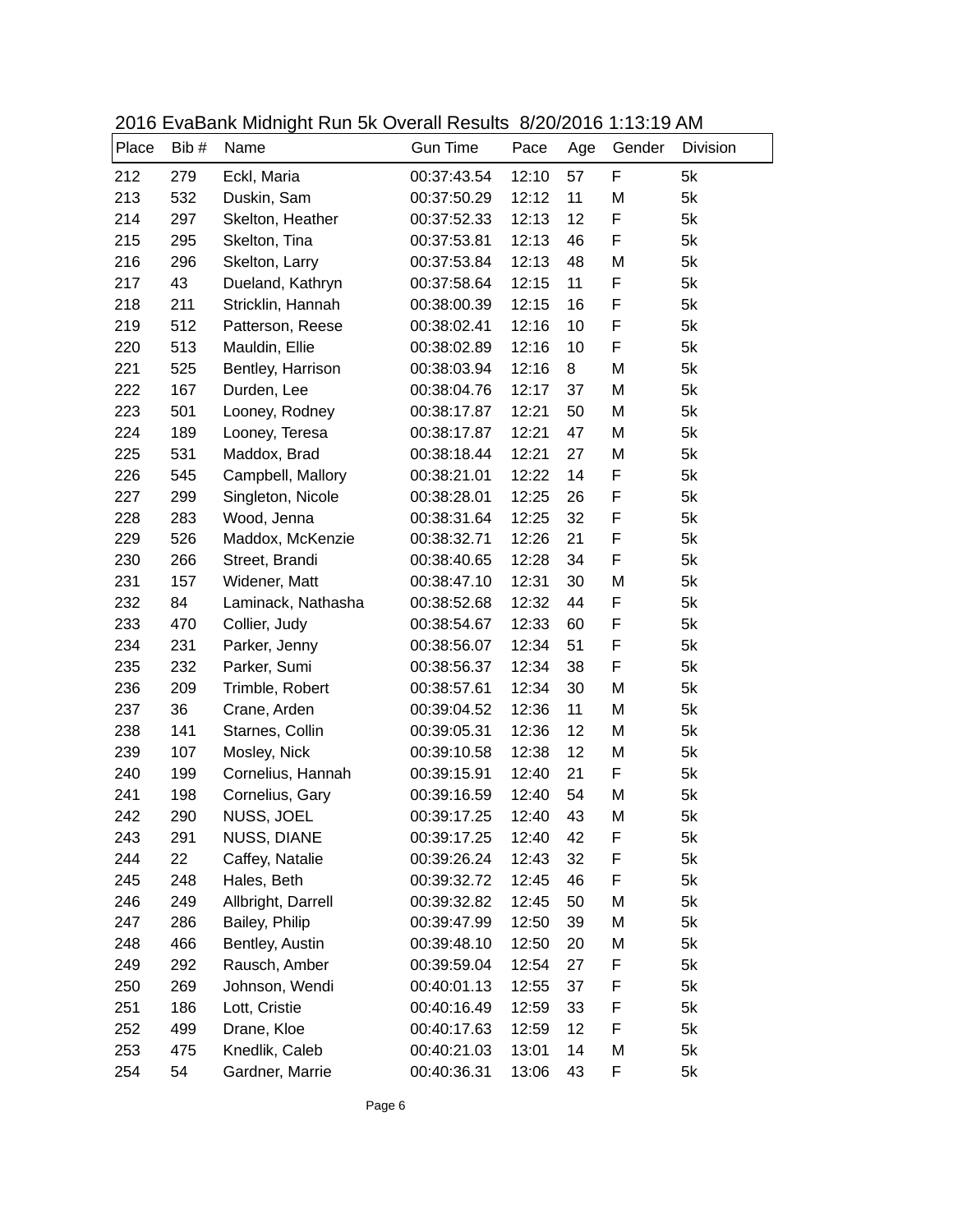|       |                | $2010$ Lydbarn, midnight right of Ovolan riodallo $0/20/2010$ 1.10.22 / livi |                 |       |     |        |          |
|-------|----------------|------------------------------------------------------------------------------|-----------------|-------|-----|--------|----------|
| Place | Bib#           | Name                                                                         | <b>Gun Time</b> | Pace  | Age | Gender | Division |
| 255   | 522            | Keller, Alex                                                                 | 00:40:37.84     | 13:06 | 21  | F      | 5k       |
| 256   | 312            | Dollar, Bridgett                                                             | 00:40:41.89     | 13:07 | 36  | F      | 5k       |
| 257   | 137            | Smith, Katie                                                                 | 00:40:53.78     | 13:11 | 30  | F      | 5k       |
| 258   | 468            | Spann, Sunny                                                                 | 00:40:54.24     | 13:12 | 41  | F      | 5k       |
| 259   | 78             | Jacobson, Emma                                                               | 00:40:58.25     | 13:13 | 8   | F      | 5k       |
| 260   | 239            | Jacobson, Brittney                                                           | 00:40:59.98     | 13:13 | 27  | F      | 5k       |
| 261   | 156            | Whitesell, David                                                             | 00:41:07.50     | 13:16 | 12  | M      | 5k       |
| 262   | 150            | Waldrep, Amber                                                               | 00:41:07.50     | 13:16 | 12  | F.     | 5k       |
| 263   | 281            | Eckl, Samuel                                                                 | 00:41:10.30     | 13:17 | 12  | M      | 5k       |
| 264   | 110            | Oakley, Luke                                                                 | 00:41:18.57     | 13:19 | 19  | M      | 5k       |
| 265   | 533            | Dunbarr, Beth                                                                | 00:41:19.87     | 13:20 | 23  | F      | 5k       |
| 266   | 534            | Dunbarr, Sonya                                                               | 00:41:19.91     | 13:20 | 43  | F      | 5k       |
| 267   | 535            | Dunbarr, Brian                                                               | 00:41:20.49     | 13:20 | 48  | M      | 5k       |
| 268   | 504            | Dyer, Addi                                                                   | 00:41:22.88     | 13:21 | 9   | F      | 5k       |
| 269   | 96             | Mathews, Richard                                                             | 00:41:26.56     | 13:22 | 67  | M      | 5k       |
| 270   | 240            | Floyd, Todd                                                                  | 00:41:27.29     | 13:22 | 35  | M      | 5k       |
| 271   | 118            | Powell, Zoe                                                                  | 00:41:29.14     | 13:23 | 8   | F      | 5k       |
| 272   | 51             | Floyd, Ava                                                                   | 00:41:29.94     | 13:23 | 8   | F      | 5k       |
| 273   | 229            | Powell, Zeb                                                                  | 00:41:30.47     | 13:23 | 35  | M      | 5k       |
| 274   | 68             | Henderson, James                                                             | 00:42:01.36     | 13:33 | 74  | M      | 5k       |
| 275   | 194            | Smith, Brooke                                                                | 00:42:18.63     | 13:39 | 25  | F      | 5k       |
| 276   | 483            | Anaya, Kelly                                                                 | 00:42:23.59     | 13:40 | 38  | F      | 5k       |
| 277   | 42             | Dueland, Elizabeth                                                           | 00:42:28.62     | 13:42 | 42  | F      | 5k       |
| 278   | $\overline{2}$ | Arwood, Kinsley                                                              | 00:42:53.20     | 13:50 | 12  | F      | 5k       |
| 279   | 16             | Britton, Suzan                                                               | 00:42:56.33     | 13:51 | 32  | F      | 5k       |
| 280   | 15             | Britton, Emma                                                                | 00:43:06.00     | 13:54 | 10  | F      | 5k       |
| 281   | 152            | Walker, Tekoa                                                                | 00:43:21.66     | 13:59 | 13  | F      | 5k       |
| 282   | 106            | Morris, Dewayne                                                              | 00:43:32.71     | 14:03 | 85  | M      | 5k       |
| 283   | 200            | Marcella, Jessie                                                             | 00:43:45.63     | 14:07 | 23  | F      | 5k       |
| 284   | 93             | Marcella, Donna                                                              | 00:43:46.03     | 14:07 | 56  | F      | 5k       |
| 285   | 135            | Smallwood, Emily                                                             | 00:44:04.67     | 14:13 | 25  | F      | 5k       |
| 286   | 117            | Phillips, Heather                                                            | 00:44:07.46     | 14:14 | 29  | F      | 5k       |
| 287   | 116            | Phillips, Makenzie                                                           | 00:44:07.79     | 14:14 | 9   | F      | 5k       |
| 288   | 100            | McLaughlin, Sabrina                                                          | 00:44:08.99     | 14:14 | 24  | F      | 5k       |
| 289   | 99             | McLaughlin, Chris                                                            | 00:44:09.65     | 14:15 | 28  | M      | 5k       |
| 290   | 59             | Guthrie, Karli                                                               | 00:44:45.20     | 14:26 | 9   | F      | 5k       |
| 291   | 192            | Couch, Caitlin                                                               | 00:44:45.82     | 14:26 | 15  | F      | 5k       |
| 292   | 50             | Farnsworth, Ally                                                             | 00:44:46.84     | 14:26 | 16  | F      | 5k       |
| 293   | 463            | Hunter, Kinsley                                                              | 00:44:48.84     | 14:27 | 12  | F      | 5k       |
| 294   | 49             | Farnsworth, Emma                                                             | 00:44:52.54     | 14:28 | 12  | F      | 5k       |
| 295   | 477            | Huddleston, Lexie                                                            | 00:45:53.53     | 14:48 | 12  | F      | 5k       |
| 296   | 271            | Horton, Lisa                                                                 | 00:45:58.34     | 14:50 | 38  | F      | 5k       |
| 297   | 10             | Bennett, Christie                                                            | 00:46:35.55     | 15:02 | 35  | F      | 5k       |

2016 EvaBank Midnight Run 5k Overall Results 8/20/2016 1:13:22 AM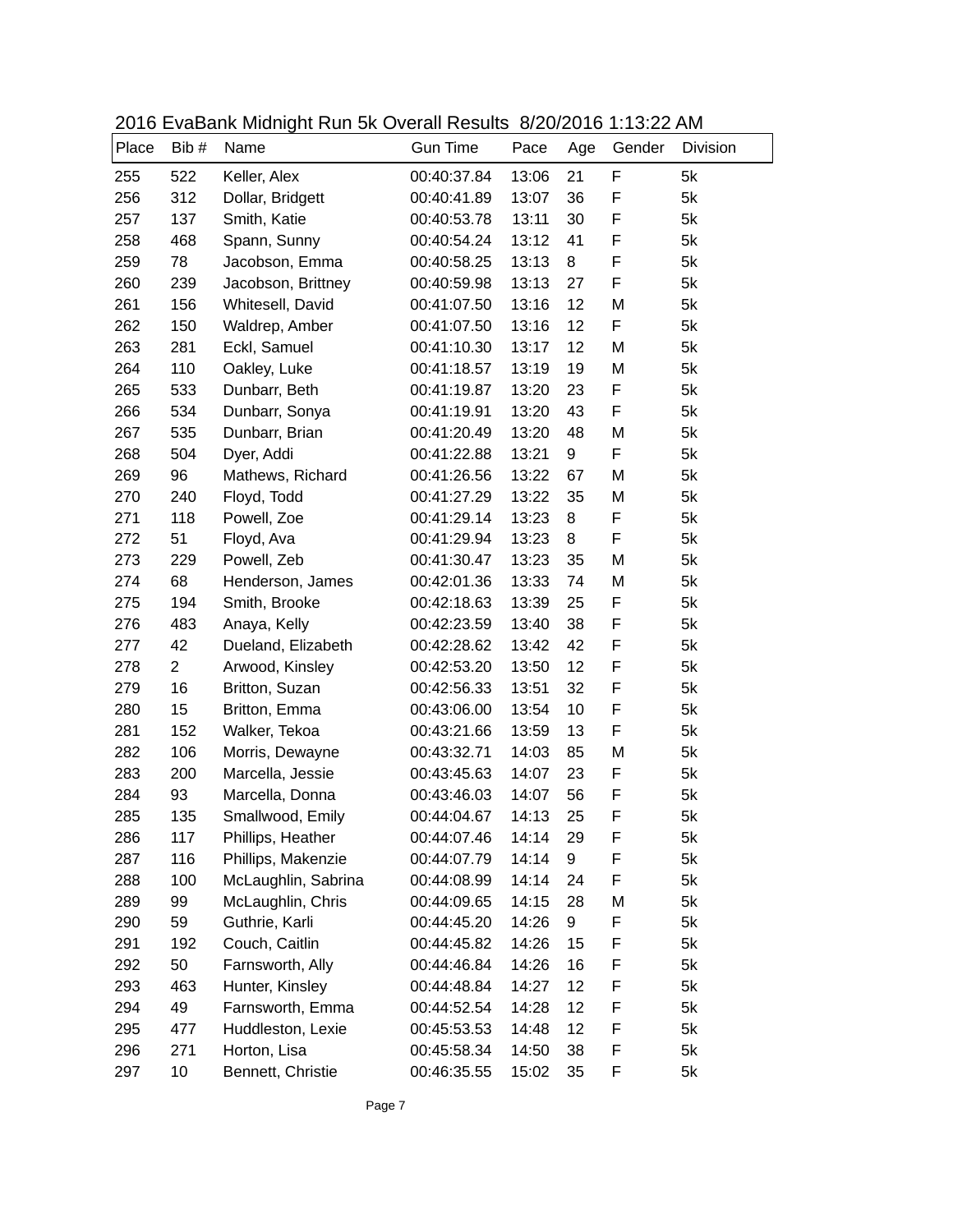|       |       | 2010 LVdDdin Midnight I tan of Ovolan Roodito 0/20/2010 1.10.207 fm |                 |       |     |             |          |
|-------|-------|---------------------------------------------------------------------|-----------------|-------|-----|-------------|----------|
| Place | Bib # | Name                                                                | <b>Gun Time</b> | Pace  | Age | Gender      | Division |
| 298   | 39    | Davis, Krystal                                                      | 00:46:35.75     | 15:02 | 39  | F           | 5k       |
| 299   | 311   | William, Grace                                                      | 00:46:57.22     | 15:09 | 15  | F           | 5k       |
| 300   | 310   | Lemons, Emma                                                        | 00:46:57.84     | 15:09 | 15  | F           | 5k       |
| 301   | 244   | Lamberti, Andrea                                                    | 00:48:28.73     | 15:38 | 35  | F           | 5k       |
| 302   | 263   | Justice, Reggina                                                    | 00:48:51.29     | 15:45 | 38  | F           | 5k       |
| 303   | 251   | Brannon, Morgan                                                     | 00:49:10.31     | 15:52 | 13  | $\mathsf F$ | 5k       |
| 304   | 146   | Taylor, Chris                                                       | 00:49:16.51     | 15:54 | 23  | M           | 5k       |
| 305   | 465   | Hipp, Tim                                                           | 00:49:21.50     | 15:55 | 57  | M           | 5k       |
| 306   | 95    | Mathews, Frances                                                    | 00:49:24.39     | 15:56 | 66  | F           | 5k       |
| 307   | 130   | Scott, Dian                                                         | 00:50:00.17     | 16:08 | 66  | F           | 5k       |
| 308   | 301   | Huffman, Ashley                                                     | 00:50:22.18     | 16:15 | 29  | F           | 5k       |
| 309   | 302   | Barnett, Allie                                                      | 00:50:22.32     | 16:15 | 29  | F           | 5k       |
| 310   | 210   | Stricklin, Lorrie                                                   | 00:50:47.85     | 16:23 | 40  | F           | 5k       |
| 311   | 272   | Horton, Kade                                                        | 00:52:41.66     | 16:59 | 11  | M           | 5k       |
| 312   | 70    | Henderson, Renate                                                   | 00:52:50.54     | 17:03 | 74  | F           | 5k       |
| 313   | 274   | Marks, June                                                         | 00:52:53.25     | 17:04 | 56  | F           | 5k       |
| 314   | 523   | Nixon, Kase                                                         | 00:53:24.45     | 17:14 | 10  | M           | 5k       |
| 315   | 524   | Echols, Colton                                                      | 00:53:26.79     | 17:14 | 10  | M           | 5k       |
| 316   | 66    | Harrison, Ann                                                       | 00:53:27.60     | 17:15 | 61  | F           | 5k       |
| 317   | 220   | Williams, Tarah                                                     | 00:53:54.17     | 17:23 | 37  | F           | 5k       |
| 318   | 278   | Thomas, Jana                                                        | 00:53:54.41     | 17:23 | 42  | F           | 5k       |
| 319   | 555   | Blakely, Selena                                                     | 00:54:11.56     | 17:29 | 26  | F           | 5k       |
| 320   | 145   | Talley, Crystal                                                     | 00:54:12.65     | 17:29 | 19  | F           | 5k       |
| 321   | 527   | Bentley, Jackson                                                    | 00:54:34.90     | 17:36 | 11  | M           | 5k       |
| 322   | 35    | Crane, Susan                                                        | 00:55:11.39     | 17:48 | 42  | F           | 5k       |
| 323   | 149   | Valka, Rene                                                         | 00:55:12.04     | 17:48 | 73  | M           | 5k       |
| 324   | 76    | Huddleston, Denise                                                  | 00:56:20.64     | 18:10 | 62  | F           | 5k       |
| 325   | 502   | Jones, Walker                                                       | 00:57:00.08     | 18:23 | 10  | M           | 5k       |
| 326   | 489   | Jones, Kevin                                                        | 00:57:00.08     | 18:23 | 43  | M           | 5k       |
| 327   | 67    | Hempfling, Chloe                                                    | 00:57:20.77     | 18:30 | 16  | F           | 5k       |
| 328   | 91    | Long, Cody                                                          | 00:57:21.06     | 18:30 | 18  | M           | 5k       |
| 329   | 169   | Piteo, Kayti                                                        | 00:57:55.06     | 18:41 | 24  | F           | 5k       |
| 330   | 28    | Chandler, Nyoka                                                     | 00:58:18.42     | 18:48 | 64  | F           | 5k       |
| 331   | 105   | Morris, Jo T                                                        | 00:58:18.87     | 18:48 | 83  | F           | 5k       |
| 332   | 250   | Brannon, Nikki                                                      | 00:58:19.86     | 18:49 | 47  | F           | 5k       |
| 333   | 514   | Brannan, Trip                                                       | 00:58:20.54     | 18:49 | 10  | M           | 5k       |
| 334   | 102   | Monzon, Aldo                                                        | 00:58:42.92     | 18:56 | 22  | M           | 5k       |
| 335   | 308   | Woodard, Ella                                                       | 00:59:11.00     | 19:05 | 5   | F           | 5k       |
| 336   | 303   | Woodard, Amber                                                      | 00:59:11.02     | 19:05 | 30  | F           | 5k       |
| 337   | 458   | Johnson, Herb                                                       | 00:59:15.61     | 19:07 | 91  | M           | 5k       |
| 338   | 103   | Monzon, Mary                                                        | 00:59:24.08     | 19:10 | 17  | F           | 5k       |
| 339   | 79    | Karrh, Alyssa                                                       | 00:59:25.91     | 19:10 | 16  | F           | 5k       |
| 340   | 83    | Lamberti, Vince                                                     | 00:59:29.25     | 19:11 | 60  | M           | 5k       |

2016 EvaBank Midnight Run 5k Overall Results 8/20/2016 1:13:23 AM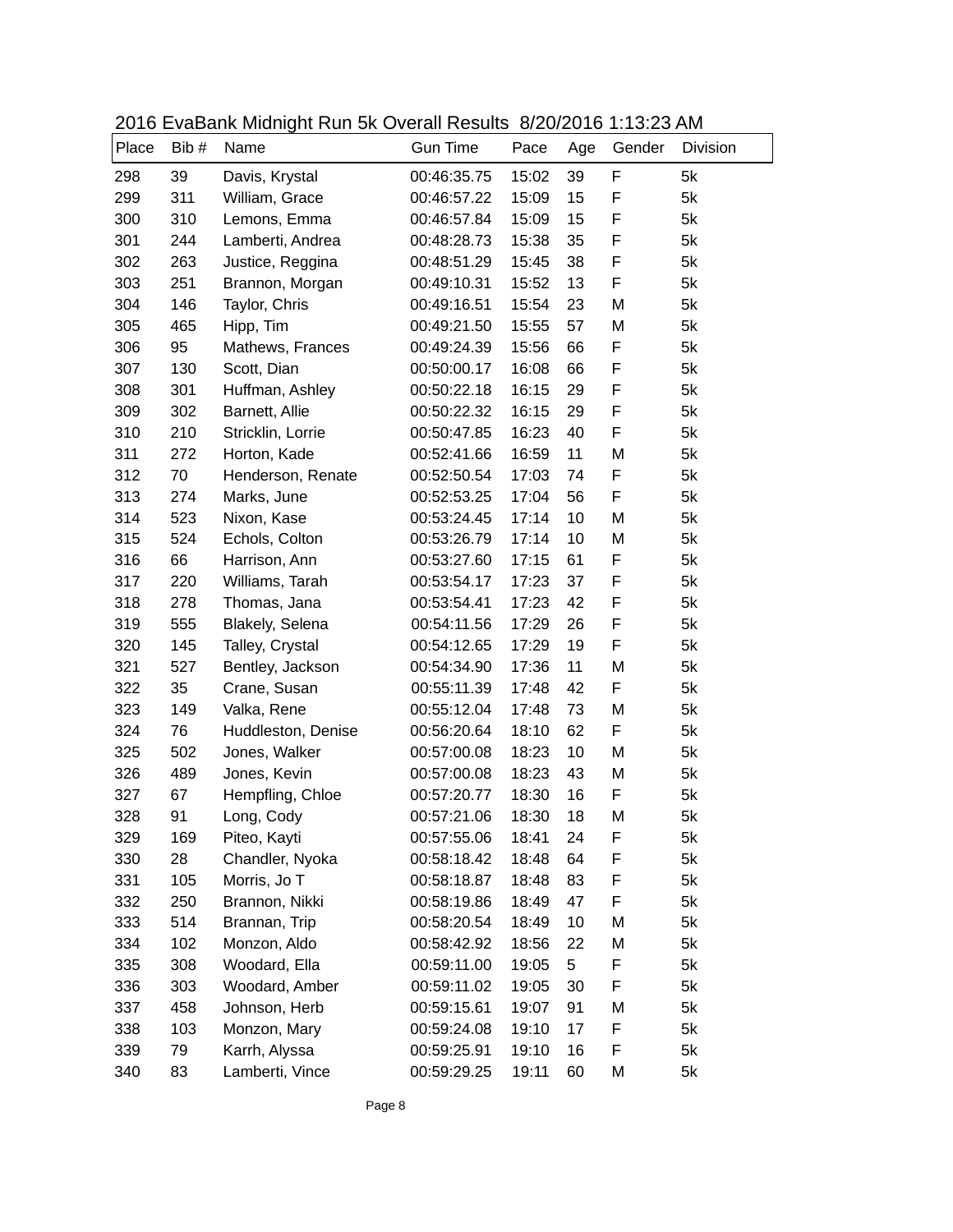| Place | Bib $#$ | Name             | <b>Gun Time</b> | Pace Age |      | Gender | <b>Division</b> |
|-------|---------|------------------|-----------------|----------|------|--------|-----------------|
| 341   | 223     | Morgan, Rise     | 00:59:30.62     | 19:12    | 44   |        | 5k              |
| 342   | 82      | Lamberti, Glenda | 00:59:40.80     | 19:15 57 |      |        | 5k              |
| 343   | 457     | Hanes, Miranda   | 00:59:45.34     | 19:16 75 |      |        | 5k              |
| 344   | 9       | Beasely, Bethany | 00:59:52.45     | 19:19    | - 21 |        | 5k              |
| 345   | 554     | Wynn, Amber      | 00:59:55.42     | 19:20    | -22  |        | 5k              |

2016 EvaBank Midnight Run 5k Overall Results 8/20/2016 1:13:24 AM